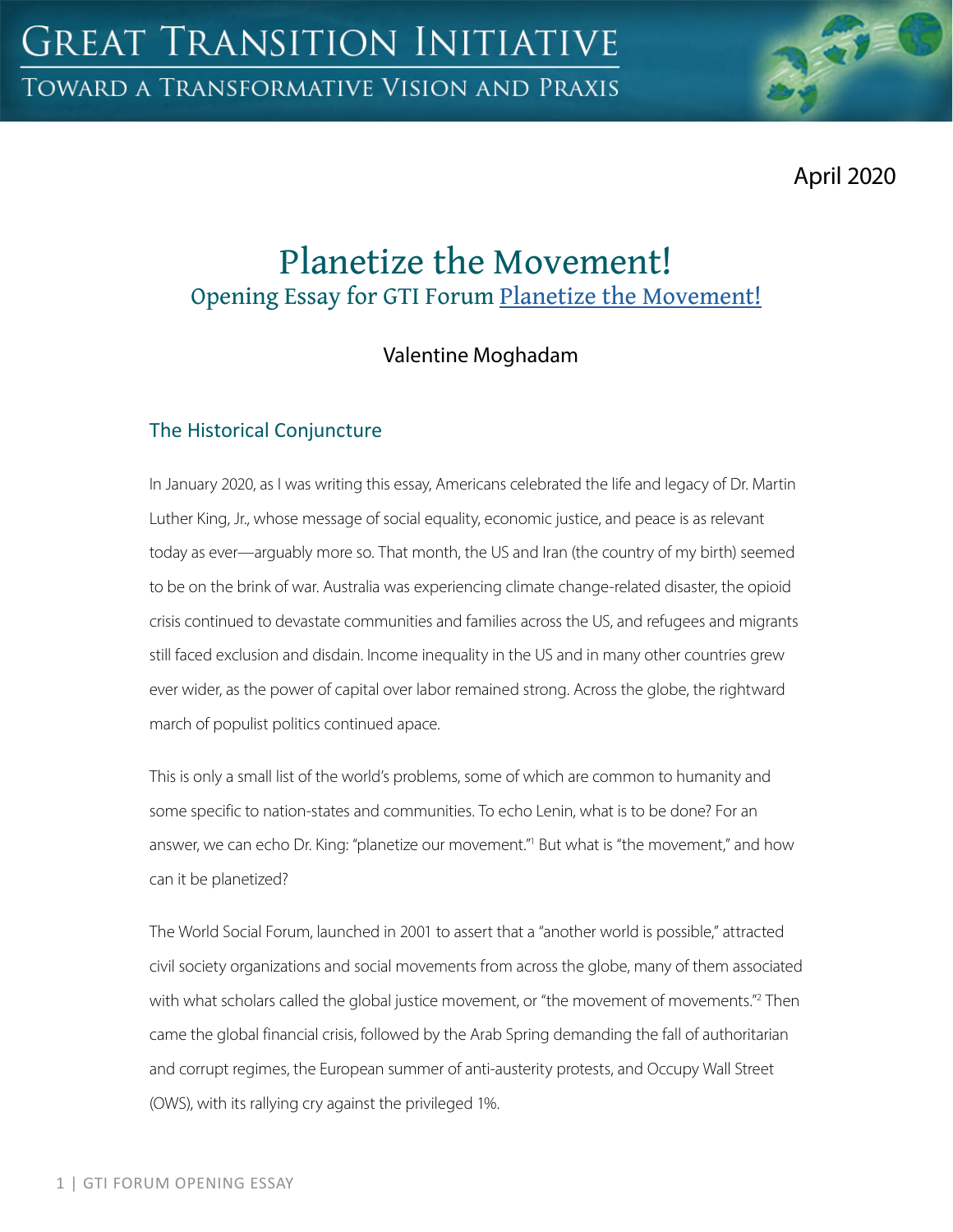A decade later, we face a weakened and increasingly irrelevant WSF, the modest harvest of the Arab Spring along with failed states, the demise of OWS, entrenched neoliberalism, and unabated militarism. These developments have wreaked havoc on communities in the Global South, generating the refugee and migrant waves that resulted in the right-wing populist backlash. Meanwhile, right-wing populist leaders have appropriated some of the grievances and even language of the Left—especially the very early critiques of neoliberal capitalist globalization, as well as the unions' despair over labor's displacement and stagnating wages—to win over citizens in country after country.

From a world-historical perspective, we are living in a period similar to the early twentieth century, during which the British Empire was losing its global hegemony.<sup>3</sup> That period led to inter-imperialist rivalries, the Great War, the expansion of socialism and communism, the fascist reaction, and the Second World War. Today, US hegemony is similarly in decline, and the transition and chaos we experience include growing powers challenging that hegemony (China, Russia, Iran); military adventures and the destabilization of states by the US and its allies (e.g., Afghanistan 2001, Iraq 2003, Honduras 2009, Libya 2011, Syria since 2011, Yemen since 2015); right-wing populist political parties and governments; and the ecological crisis.

The moment is ripe for an alternative. Labor unrest has grown around the world, encompassing industrial workers, teachers, health workers, janitors, and others across the Middle East and North Africa, in Latin America, and even in the US. Indeed, we may be nearing a classic Leninist "revolutionary situation," which could be the culmination of "the world revolution of 20xx."4 If so, the Global Left should be better prepared to meet the challenge.

The good news is that there is a "new Global Left" that enjoys a multitude of emerging movements, including climate justice groups led by young people.<sup>5</sup> The rich array of activist groups and the dynamism and passion they display excite a sense of possibility. However, the very diversity of movements and their weak interconnection could constrain the Global Left's ability to achieve meaningful change.<sup>6</sup> Without consensus around a common agenda, how are we to make the great transition from an entrenched global system based on capitalist profit, top-down decisionmaking, war, and environmental degradation to a world where people and the planet take center stage in politics and policy? Surely we need not only resistance on a multiplicity of grounds, but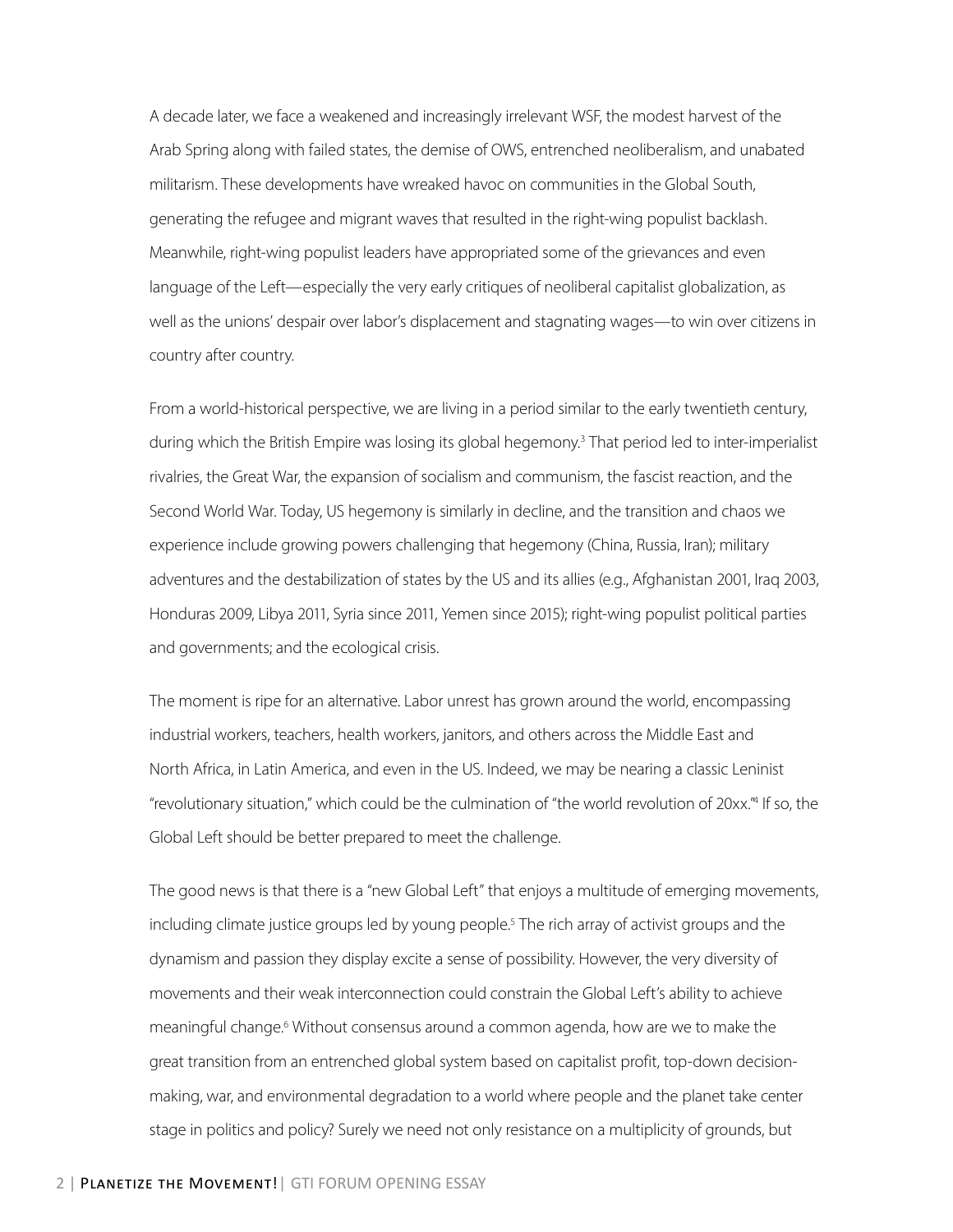also agreement on a clear, coherent, and feasible alternative to the unjust, undemocratic, and unsustainable status quo.

#### A Missing Global Actor

The socialist and communist movements and parties of the nineteenth and twentieth centuries pinned their hopes on the capacity of a united working class, defined as a largely male industrial laboring class ("the proletariat"), to tame and challenge capitalism. In the latter part of the twentieth century and into the twenty-first, the nature of that class changed, now encompassing a broader spectrum of working people, such as those in public and private services (including care workers) who labor under the supervision of highly paid managers and administrators, along with the precariat and gig economy workers. On the Left, however, many do not regard that more inclusive working class as a central actor, despite its composition spanning race, ethnicity, religion, national origin, and gender.<sup>7</sup>

Instead, today's movements—certainly in the US—seem to define actors based on particular identities and interests. Rather than the singular actor of yore (the working class), today there is a multiplicity of actors across numerous movements. The question arises as to whether such a multiplicity of actors can generate the necessary coordination and craft a strategy to challenge the powers-that-be—economic and political elites situated in national governments; in the financial, corporate, and military sectors; and in institutions of global governance. If those elites are so well connected, why is it so difficult for our numerous movements to coalesce around a shared identity and agenda?

In my estimation, the Left has lost sight of the proverbial forest for the proverbial trees. It has gotten far too caught up in culture wars and battles over identity, forgetting the centrality of political economy to the hidden injuries not only of class, but also of race and ethnicity, women's subordination, the destruction of the commons, and inter- and intra-state rivalries, violence, and war. This strategic shift away from political economy has removed the Left's traditional constituency—the working class in all its breadth and diversity—from a meaningful role. The shift also has confused the Left's priorities. For instance, we cannot truly address the problems of racism and discrimination without giving urgent attention to the systemic problems of class: low-income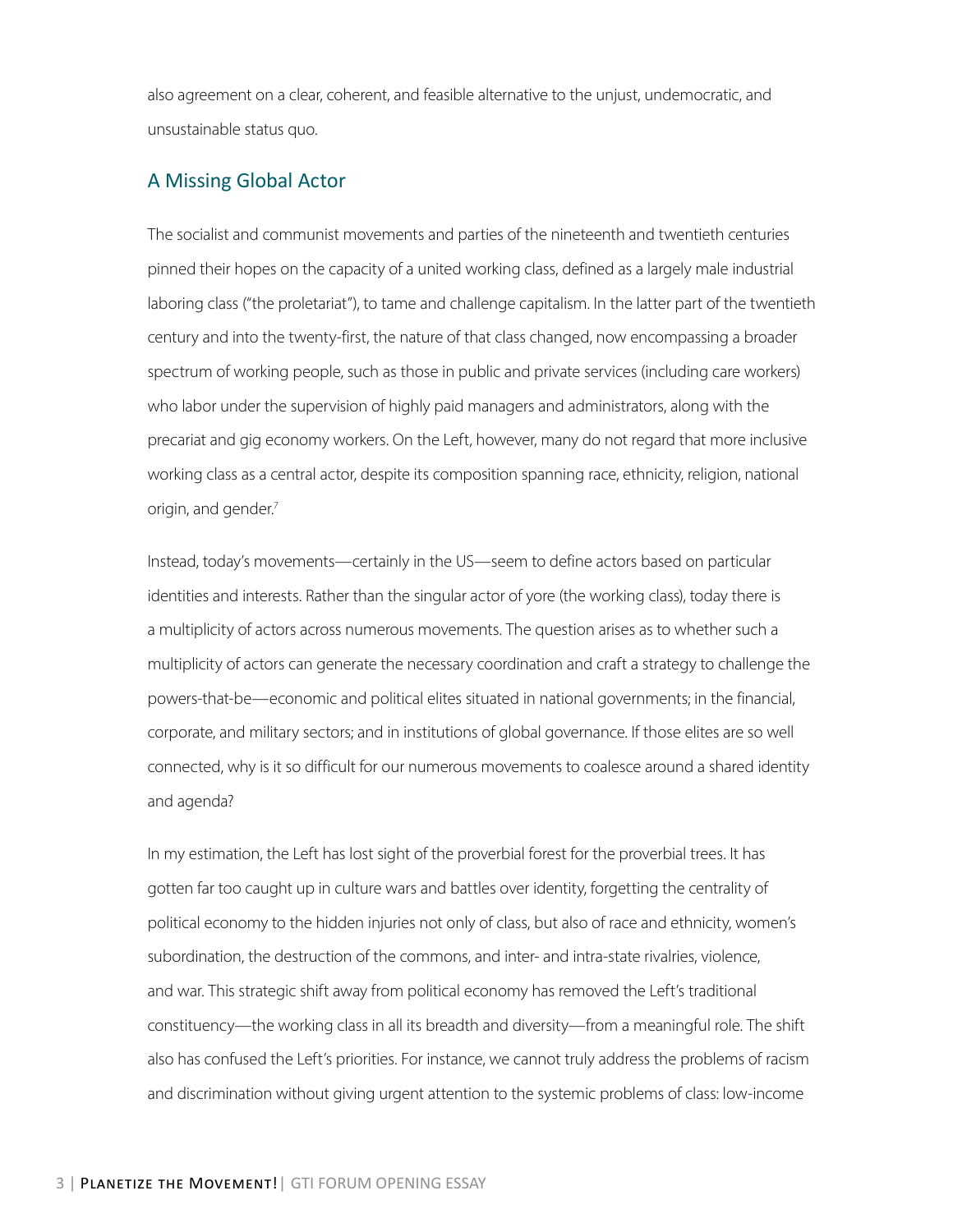communities devastated by precarious employment, the loss of public investment, dirty air and water, poor-quality schooling, and bad health.

The politics of class cannot be divorced from those of race and of sex, because class is imbued with race and sex, and race and sex are themselves imbued with class. Under patriarchal and racist capitalism, there is no class exploitation without racial and sexual oppression. The separation of the three intersecting dimensions across unconnected movements—often lacking in understanding of and solidarity with each other—is among the unfortunate outcomes of our times, caused to some degree by partial, segmented internal politics, but largely by the relentless and effective political, cultural, and ideological campaigns of the ruling elites.

#### Catalytic Action Now

In the wake of the global financial crisis, it became clear that the world needed a new economic system. Change did not come about, however. To offer a viable alternative to financialization and runaway "shareholderism," movements need to stand for workplace democracy and shared management, and for long-term rational and people-oriented planning over short-term profit. Although breaking up huge corporations should be the goal, taxing them adequately and using the revenue for societal needs and rights, not for continued militarism, can steer society in the right direction in the interim.

At the same time, we also need to think bigger. Contrary to the conventional wisdom that socialist and communist experiments all ended in failure, I believe that there is a lot we can learn from them. Indeed, this "failure literature" lacks balance and historical accuracy. The great socialist, communist, and liberation movements of the past may not have accomplished all that they could have or intended to, but they were very effective providing education and culture for the poor and imparting the legacy of equality, economic justice, and women's advancement. The Communist movement had its shortcomings, but it promoted women's equality and racial equality, supported numerous liberation movements, and checked capitalist and imperialist expansion.

 In contrast, our recent movements have failed even in the short run. They may have changed the subject—certainly OWS highlighted the problem of income inequalities and helped reintroduce capitalism and its flaws into the national conversation in the US—but they could not compel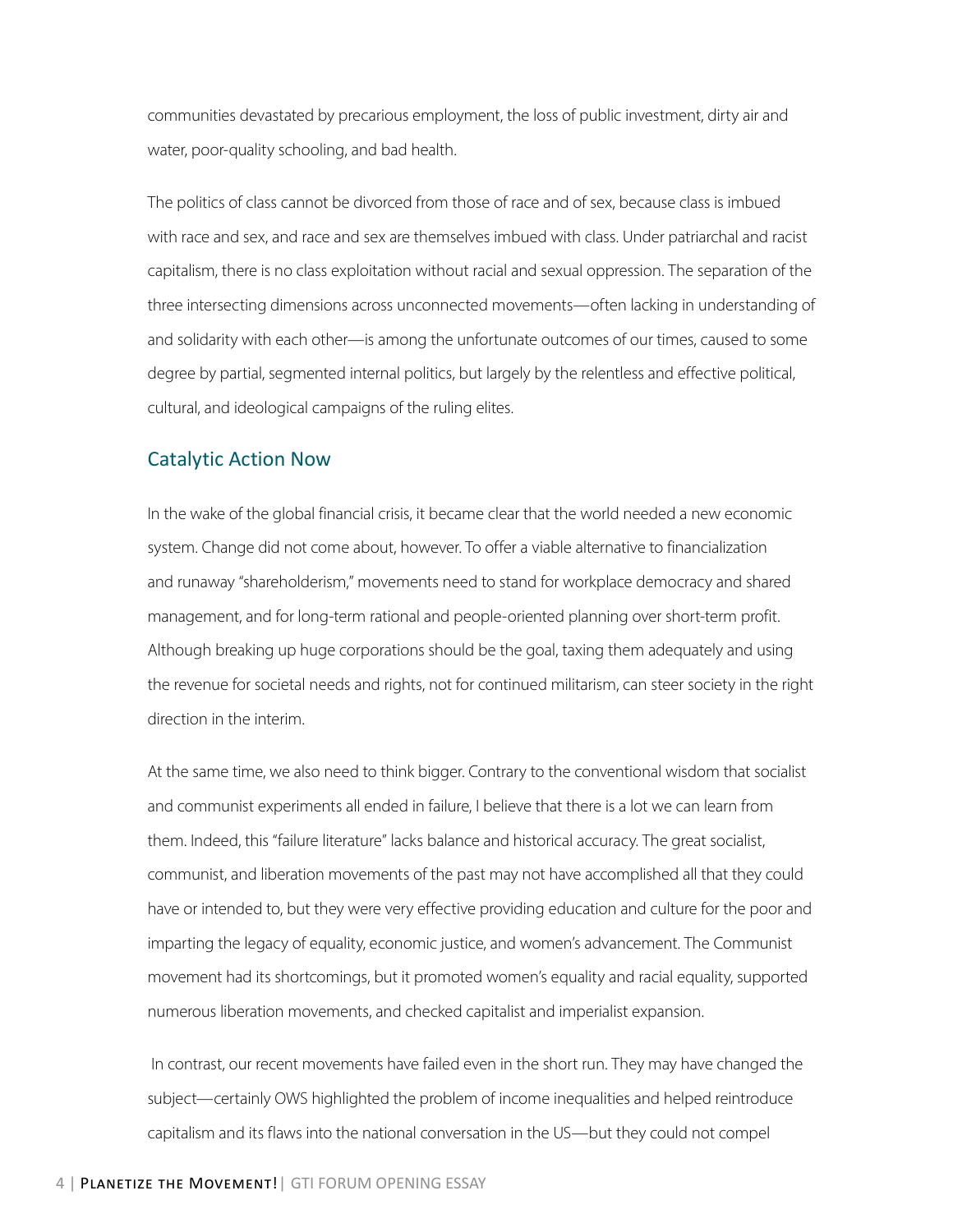change of the system itself, much less dislodge its major actors and beneficiaries. Unlike the progressive movements of the late nineteenth century and much of the twentieth century that gave us socialism and social democracy, an end to British colonialism, Third World development, and the demise of authoritarianism in southern Europe, the movements of the twenty-first century have not been able to make headway in structural or systemic terms. Instead, the collapse of world communism—celebrated across the globe—actually generated new crises and chaos.

One response to the crisis has been the new municipalism, which aims to implement localized democratic practices and people-oriented resource allocation. In one promising example, the administration of the Communist mayor of Santiago, Chile, has created a "people's pharmacy," offered cheap eye-care and glasses, increased public housing, and embraced leftist approaches to community safety, among other progressive people-oriented initiatives.<sup>8</sup> But localism is not enough, as many of our problems are global in nature. The recklessness of the financial sector has had ripple effects across borders; the obsession with economic growth and capital accumulation has generated a massive, global environmental crisis. That brilliant experiment in radical democratic feminist municipalism—Rojava in northern Syria—was overturned in October 2019 by a brutal Turkish invasion facilitated by the Trump administration. Thus, we must heed Dr. King's message to "take the nonviolent movement international" and to planetize it.

The Global Left and its infrastructure remain fragmented and disconnected, except for periodic mass rallies against the most egregious actions of global capitalism and imperial states. But it wasn't always so. Once, vibrant Internationals were organized to guide and promote a worldwide movement. The influential First International, initially called the International Workingmen's Association, was formed in 1864, but contention between the anarchist and socialist wings led to its demise in the late 1870s. Its successor, the Second International, had great success, but fractured in the run-up to World War I. The Third International formed after the Russian revolution to unite socialist and communist groups from across Europe and Asia, but later, under Stalin, became corrupted into the highly centralized Comintern.<sup>9</sup>

Both the successes and the failures of these Internationals offer vital lessons: a powerful worldwide movement could be premised on both a global political organization with a strategy for change and the strength of plural and diverse movements that call the status quo into question. To move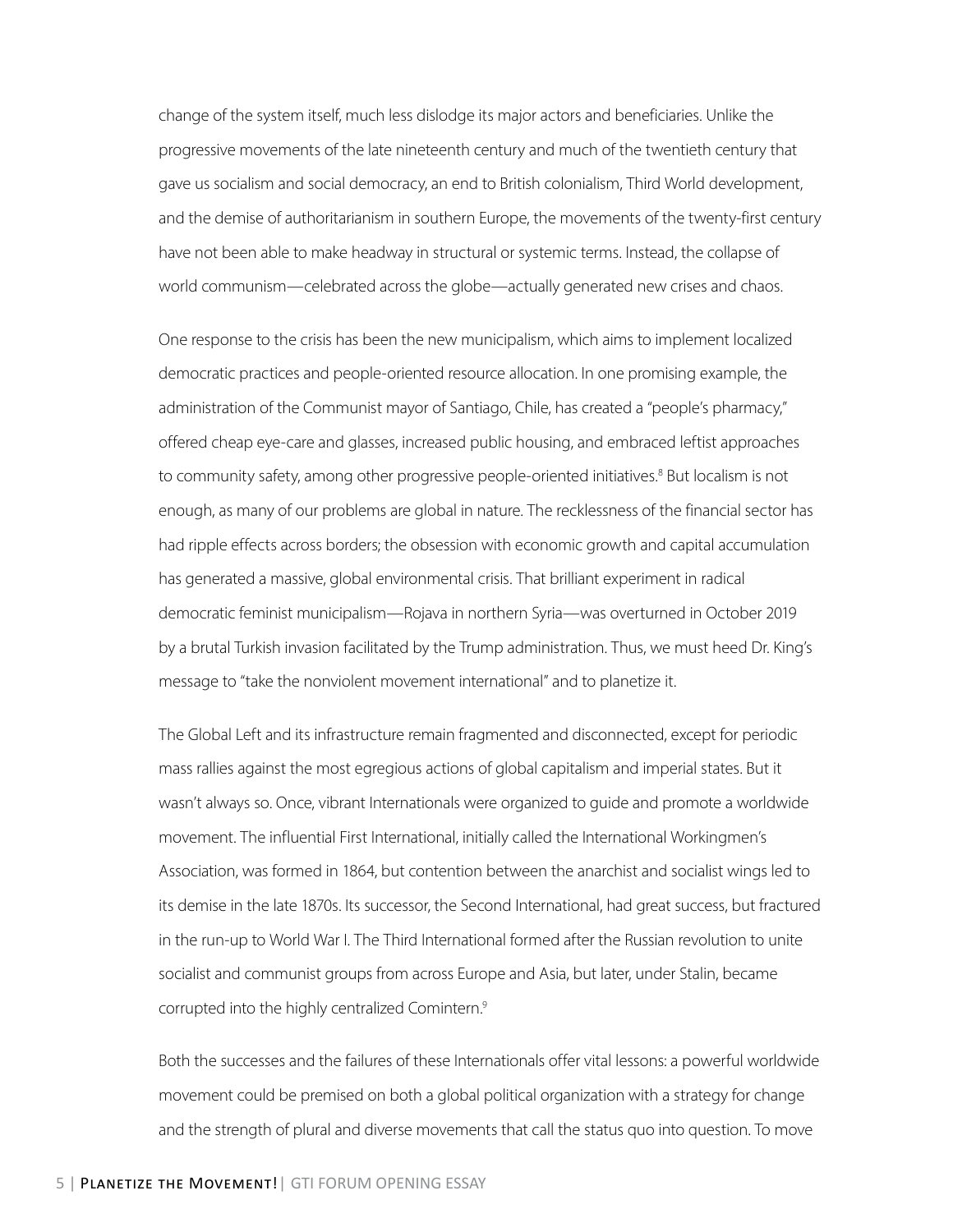forward, we need to look back at the old Internationals and, at the same time, not give up on the World Social Forum. The crises and injustices of our times call for both a coordinated "united front" and a loosely aligned "popular front."

Some say the language of the past—socialism, communism, planning—is outmoded and unlikely to resonate. And yet, many young people embrace the term socialism; in the US, they rallied around Bernie Sanders's call for "democratic socialism," and in the UK, they coalesced around the Labour Party's left-wing faction, Momentum, and its leader, Jeremy Corbyn. In Tunisia, where young people are losing hope in capitalist democracy because of high unemployment and other economic difficulties, the left-wing student union UGET and the many young supporters of the Front Populaire call for planning and a strong welfare state. Around the world, women have come together around a more inclusive, transformative vision of feminism, which some call "feminism for the 99%."10 The "left nationalism" of Scotland, Northern Ireland, and the Kurds is also part of the new Global Left and could help constitute a global movement against capitalism, militarism, and oligarchic states.

The world's injustices as well as new possibilities for alliance have inspired calls for coordinated forms of organizing. The late Egyptian Marxist economist Samir Amin, for instance, called for a Fifth International.<sup>11</sup> But to balance the complementary needs of global coordination and plural autonomy, two Internationals may be needed, one that remains horizontally based—the movement of movements—and the other vertically organized, drawing inspiration and lessons from the old Internationals.

What might this mean in practical, strategic terms? To start, we should revitalize the World Social Forum.12 It encompasses diverse grievances, identities, and interests; it remains the site for dialogic discussion and the cultivation of solidarity across movements; and it has resisted the authoritarian impulses and practices of capital and the state. It can remain an open space for dialogue among place-based and identity-expressive movements. Building up the Global Left and helping advance a Great Transition, however, requires a global political organization to do the necessary crossmovement "translation" work and deliver a plan for structural change at national, regional, and global levels. Accomplishing this will be an arduous task, but we can't afford to wait.

Whether it is called the Fifth International, the United Front, the Progressive International, or the World Party, such an organization would be vertically organized, along the lines of the earlier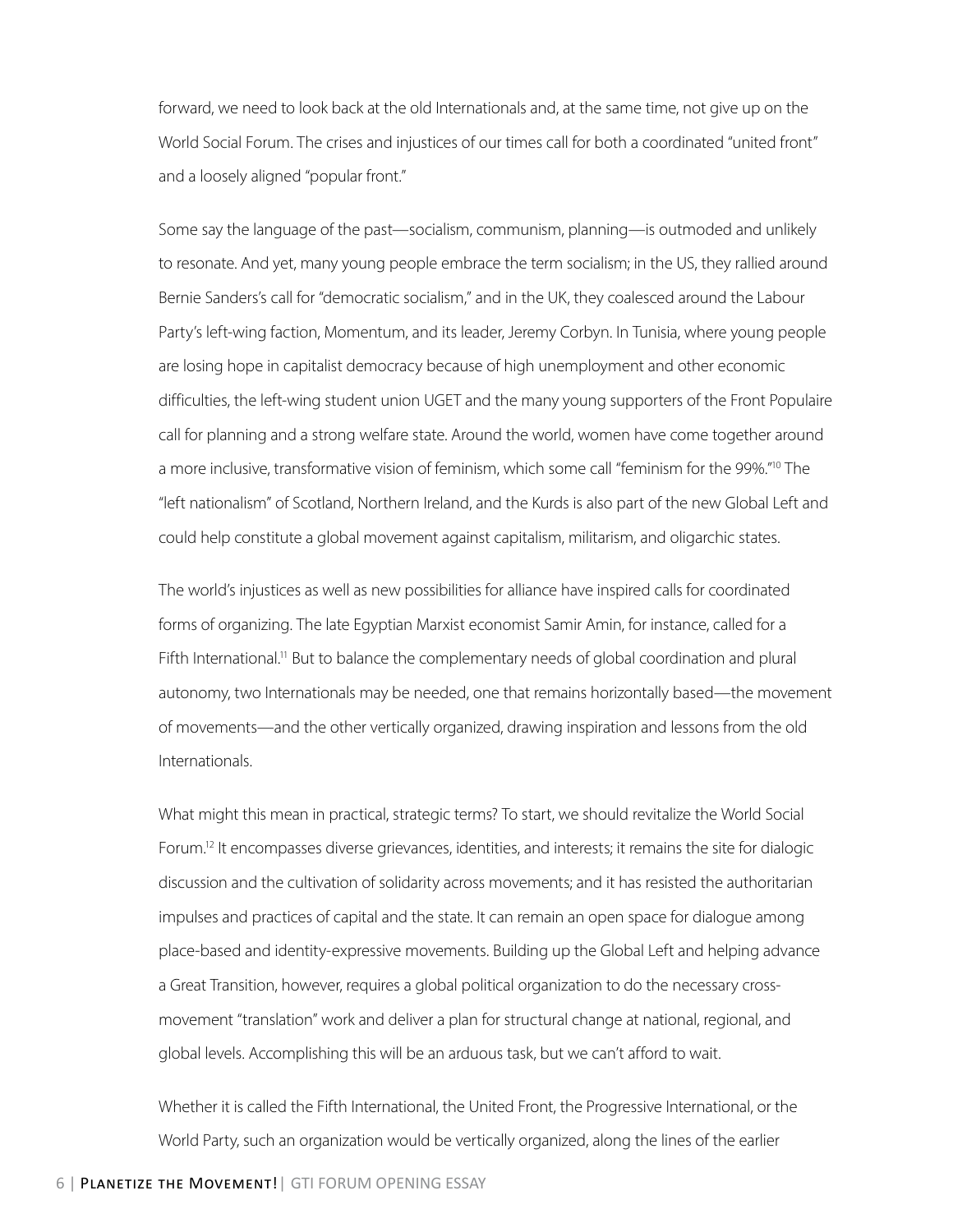Internationals but with the involvement of anti-imperialist feminist groups such as Code Pink, the Women's International League for Peace and Freedom, Marche Mondiale des Femmes, and the new Feminist Foreign Policy Project. This planetized formation would encompass progressive parties, anti-neoliberal unions, and anti-war movements across the globe. It would practice democratic decision-making and offer a clear vision and mission of an alternative system of production, social reproduction, trade, and international relations. It would revive the 2011 Arab Spring call, "The people want the fall of the regime," and create a powerful message demanding a re-enactment of what occurred in 1989/1990, but in reverse: *"The people want the fall of the ruling capitalist elites."*

Such a plan calls for a renewed emphasis on the working class, expansively defined and represented. Unions could organize the unorganized, carry out the necessary political education work among their members, and create broad coalitions with progressive political parties and unions across borders.<sup>13</sup> It is worth noting that unions of teachers and nurses have been taking to the streets and making demands in Morocco, Iran, Iraq, Tunisia, Chile, and France, as well as in the US. Such parallel developments are ripe for cross-fertilization and coordination.

We should take the best from the past—planning, coordinating, internationalism, and action and move forward with a common agenda for systemic transformation. To move forward with an International, veterans of past, more centralized movements and organizations might take the lead in organizing an initial meeting, to convene in a country that has felt the devastating effects of neoliberalism, such as Argentina or Greece. Another venue could be Tunisia—now the only genuinely democratic country in the Middle East/North Africa region. Our movements need to coalesce to make the present moment of populism and hegemonic decline an advantageous one for a Great Transition—this time toward a global socialist-feminist democracy built through the synergy of a new International and a revitalized WSF.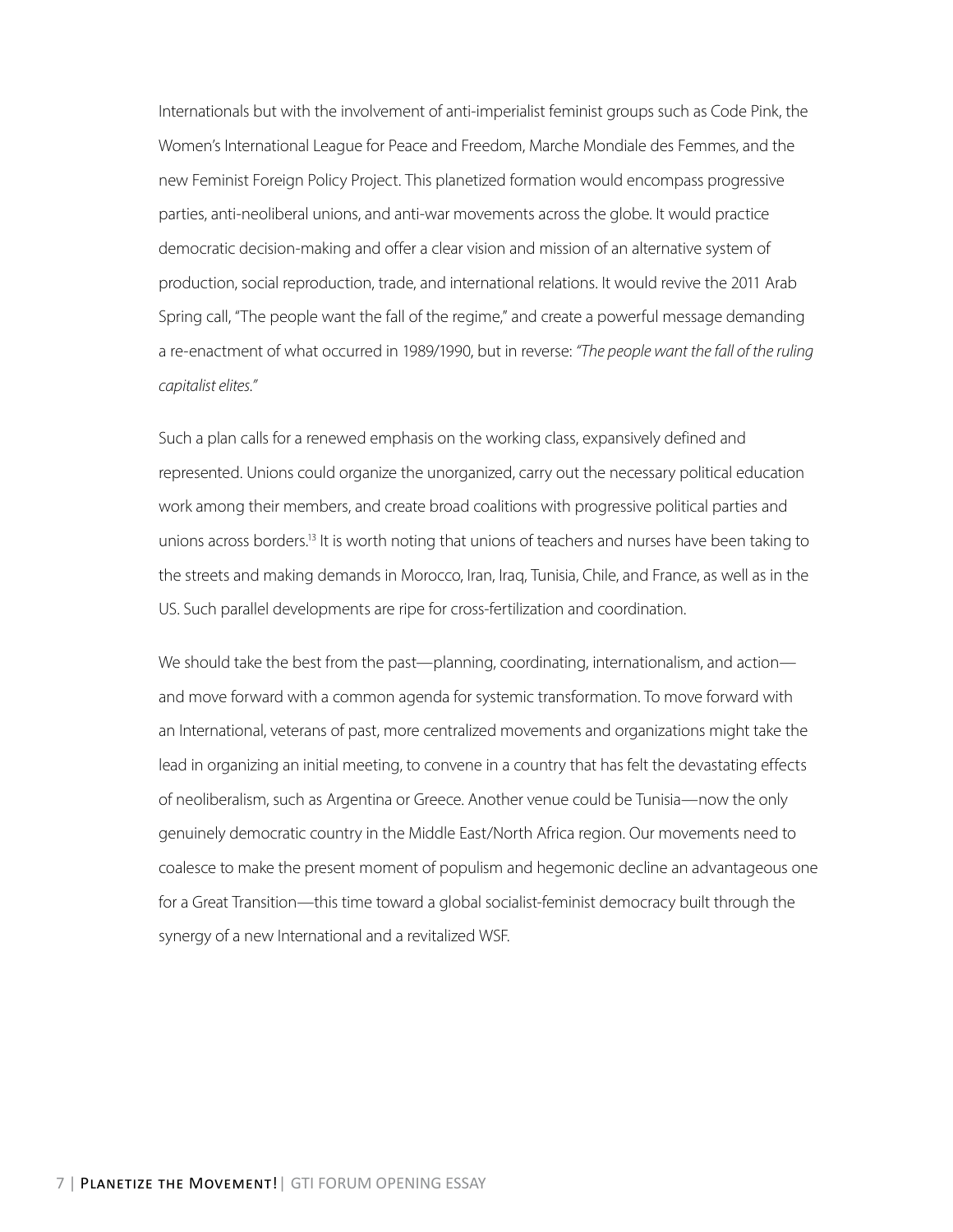### Endnotes

1. Martin Luther King, Jr., *The Trumpet of Conscience* (New York: Harper and Rowe, 1968), 34.

2. See the GTI forum on the World Social Forum: [https://greattransition.org/gti-forum/farewell-to-the-wsf.](https://greattransition.org/gti-forum/farewell-to-the-wsf) See also Donatella Della Porta, ed., *The Global Justice Movement: Cross-National and Transnational Perspectives* (Boulder, CO: Paradigm Publishers, 2007); Jackie Smith, Marina Karides, et al., *The World Social Forums and the Challenge of Global Democracy* (Boulder, CO: Paradigm, 2008); Valentine M. Moghadam, *Globalization and Social Movements: Islamism, Feminism, and the Global Justice Movement*, 2nd ed. (Lanham, MD: Rowman & Littlefield, 2013).

3. Giovanni Arrighi and Beverly Silver, *Chaos and Governance in the Modern World-System* (Minneapolis: University of Minnesota Press, 1999).

4. Christopher Chase-Dunn and Sandor Nagy, "Global Social Movements and World Revolutions in the 21st Century," in *The Palgrave Handbook of Social Movements, Revolutions, and Social Transformation*, ed. Berch Berberoglu (London: Palgrave Macmillan, 2019): 427–446; Beverly Silver, *Forces of Labor: Workers' Movements and Globalization since 1870* (New York: Cambridge University Press, 2003).

5. Christopher Chase-Dunn, Richard Niemeyer, Preeta Saxena, Matheu Kaneshiro, James Love, and Amanda Spears, "The New Global Left: Movements and Regimes," IROWS Working Paper 50 (2009), University of California–Riverside, Institute for Research on World-Systems, [https://irows.ucr.edu/papers/irows50/irows50.htm.](https://irows.ucr.edu/papers/irows50/irows50.htm)

6. Valentine M. Moghadam, "The Movements of Movements: A Critical Review Essay," *Socialism and Democracy* 33, no. 1 (2019): 19–27.

7. Marxist theorist Goran Therborn has written despairingly of labor's prospects: "Class in the 21st Century," *New Left Review* 78 (2012): 5–29. For an alternative view, see Victor Wallis, *Red-Green Revolution: The Politics and Technology of Ecosocialism* (Toronto: Political Animal Press, 2018), esp. ch. 8: "Intersectionality's Binding Agent: The Political Primacy of Class".

8. Daniel Denvir, "A Communist Major in Chile Explains How to Govern Locally from the Left", interview with mayor Daniel Jadue, *Jacobin*, April 26, 2019, [https://www.jacobinmag.com/2019/04/communist-party-chile-left-governance](https://www.jacobinmag.com/2019/04/communist-party-chile-left-governance-recoleta)[recoleta](https://www.jacobinmag.com/2019/04/communist-party-chile-left-governance-recoleta). Thanks to Silvia Dominguez for bringing this to my attention.

9. Although the Comintern ended in 1943, communist parties remained in close contact until the late 1980s, providing support and solidarity for progressive organizations and movements.

10. Cinzia Arruzza, Tithi Bhattacharya, and Nancy Fraser, *Feminism for the 99%: A Manifesto* (New York: Verso, 2019).

11. Samir Amin, "Toward a Fifth International?," in *The Movements of Movements: Rethinking Our Dance*, ed. Jai Sen (New Delhi and Oakland: OpenWord and PM Press), 465–483 (originally written in 2005), and "It is Imperative to Reconstruct the International of Workers and Peoples," International Development Economic Associates July 3, 2018, [http://www.](http://www.networkideas.org/featured-articles/2018/07/it-is-imperative-to-reconstruct-the-internationale-of-workers-and-peoples/) [networkideas.org/featured-articles/2018/07/it-is-imperative-to-reconstruct-the-internationale-of-workers-and-peoples/.](http://www.networkideas.org/featured-articles/2018/07/it-is-imperative-to-reconstruct-the-internationale-of-workers-and-peoples/)

12. Valentine M. Moghadam, "Feminism and the Future of Revolution," *Socialism and Democracy* 32, no. 1 (Summer 2018): 31–53; and "What is Revolution in the 21st Century? Toward a Socialist-Feminist World Revolution," *Millennium: Journal of International Studie*s 47 (2019).

13. Although Ronaldo Munck dismisses both the Internationals of the past and the WSF as relevant models, he does call for a central role for labor and unions, in "Workers of the World Unite (At Last)," *Great Transition Initiative* (April 2019), [https://greattransition.org/publication/workers-of-the-world-unite.](https://greattransition.org/publication/workers-of-the-world-unite) See also Stephanie Luce, *Labor Movements: Global Perspectives* (Cambridge, UK: Polity Press, 2014).